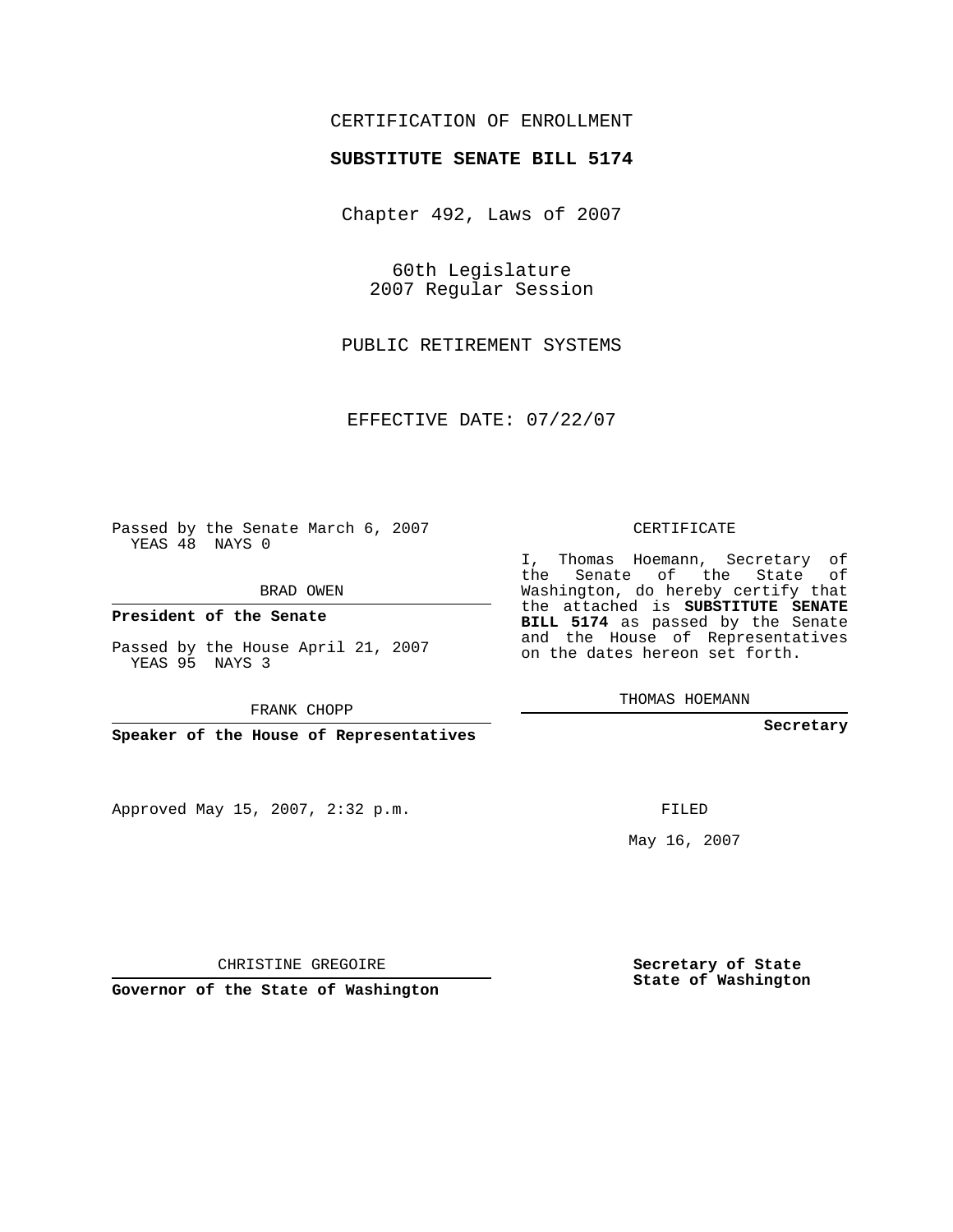## **SUBSTITUTE SENATE BILL 5174** \_\_\_\_\_\_\_\_\_\_\_\_\_\_\_\_\_\_\_\_\_\_\_\_\_\_\_\_\_\_\_\_\_\_\_\_\_\_\_\_\_\_\_\_\_

\_\_\_\_\_\_\_\_\_\_\_\_\_\_\_\_\_\_\_\_\_\_\_\_\_\_\_\_\_\_\_\_\_\_\_\_\_\_\_\_\_\_\_\_\_

Passed Legislature - 2007 Regular Session

#### **State of Washington 60th Legislature 2007 Regular Session**

**By** Senate Committee on Ways & Means (originally sponsored by Senators Pridemore and Schoesler; by request of Select Committee on Pension Policy)

READ FIRST TIME 02/01/07.

1 AN ACT Relating to corrections in the public retirement systems; amending RCW 41.04.410, 41.04.440, 41.04.445, 41.04.450, 41.05.320, 41.24.400, 41.26.080, 41.26.195, 41.31A.020, 41.37.010, and 41.45.203; reenacting and amending RCW 6.15.020; and creating a new section.

BE IT ENACTED BY THE LEGISLATURE OF THE STATE OF WASHINGTON:

 **Sec. 1.** RCW 6.15.020 and 1999 c 81 s 1 and 1999 c 42 s 603 are each reenacted and amended to read as follows:

 (1) It is the policy of the state of Washington to ensure the well- being of its citizens by protecting retirement income to which they are or may become entitled. For that purpose generally and pursuant to the authority granted to the state of Washington under 11 U.S.C. Sec. 522(b)(2), the exemptions in this section relating to retirement benefits are provided.

 (2) Unless otherwise provided by federal law, any money received by any citizen of the state of Washington as a pension from the government of the United States, whether the same be in the actual possession of such person or be deposited or loaned, shall be exempt from execution, attachment, garnishment, or seizure by or under any legal process whatever, and when a debtor dies, or absconds, and leaves his or her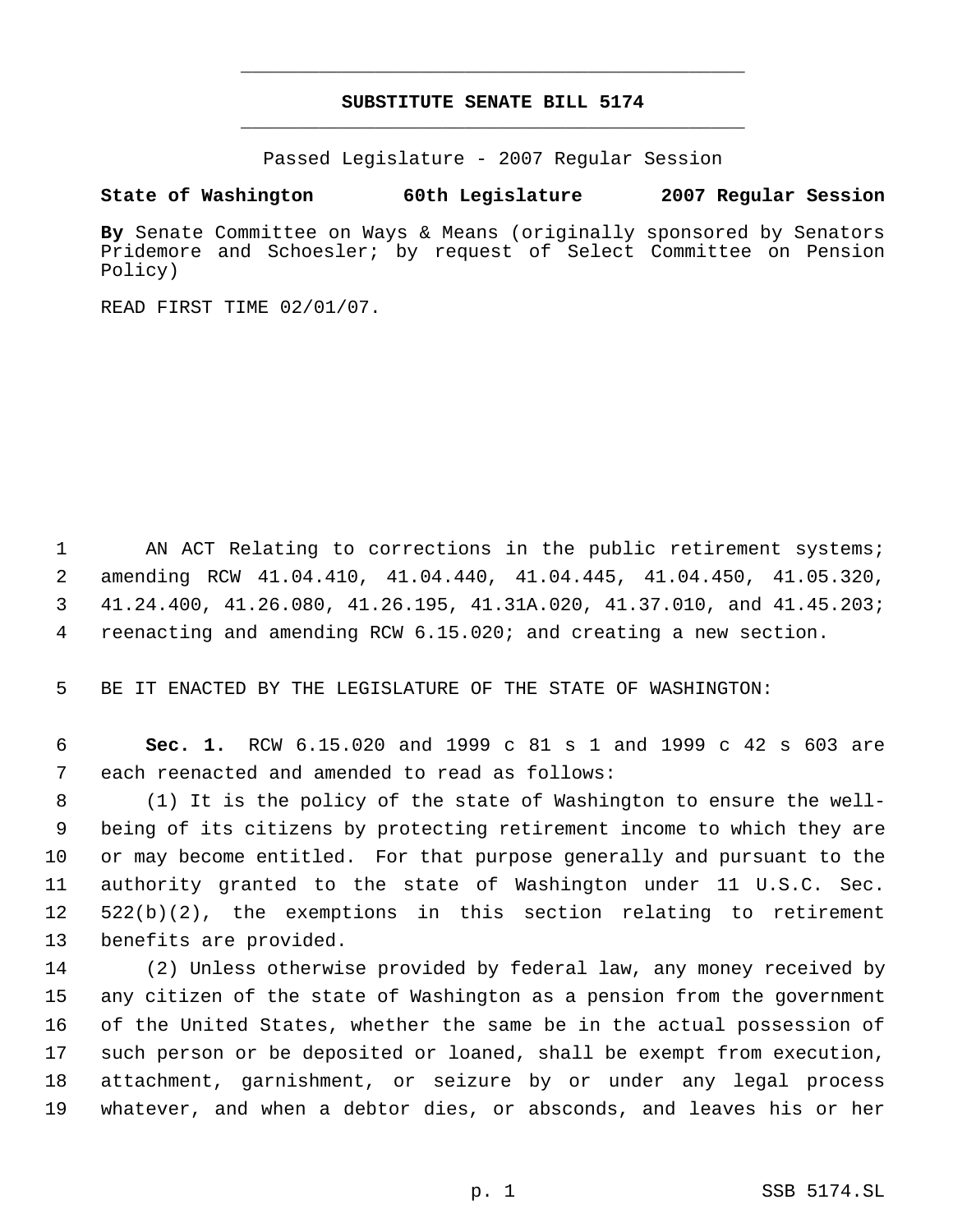family any money exempted by this subsection, the same shall be exempt to the family as provided in this subsection. This subsection shall not apply to child support collection actions issued under chapter 26.18, 26.23, or 74.20A RCW, if otherwise permitted by federal law.

 (3) The right of a person to a pension, annuity, or retirement allowance or disability allowance, or death benefits, or any optional benefit, or any other right accrued or accruing to any citizen of the state of Washington under any employee benefit plan, and any fund created by such a plan or arrangement, shall be exempt from execution, attachment, garnishment, or seizure by or under any legal process whatever. This subsection shall not apply to child support collection actions issued under chapter 26.18, 26.23, or 74.20A RCW if otherwise permitted by federal law. This subsection shall permit benefits under any such plan or arrangement to be payable to a spouse, former spouse, child, or other dependent of a participant in such plan to the extent expressly provided for in a qualified domestic relations order that meets the requirements for such orders under the plan, or, in the case of benefits payable under a plan described in sections 403(b) or 408 of the internal revenue code of 1986, as amended, or section 409 of such code as in effect before January 1, 1984, to the extent provided in any order issued by a court of competent jurisdiction that provides for maintenance or support. This subsection shall not prohibit actions against an employee benefit plan, or fund for valid obligations incurred by the plan or fund for the benefit of the plan or fund.

 (4) For the purposes of this section, the term "employee benefit plan" means any plan or arrangement that is described in RCW 49.64.020, including any Keogh plan, whether funded by a trust or by an annuity contract, and in sections 401(a) or 403(a) of the internal revenue code of 1986, as amended; or that is a tax-sheltered annuity described in section 403(b) of such code or an individual retirement account described in section 408 of such code; or a Roth individual retirement account described in section 408A of such code; or a medical savings account described in section 220 of such code; or an education individual retirement account described in section 530 of such code; or a retirement bond described in section 409 of such code as in effect before January 1, 1984. The term "employee benefit plan" also means any rights accruing on account of money paid currently or in advance for purchase of tuition units under the advanced college tuition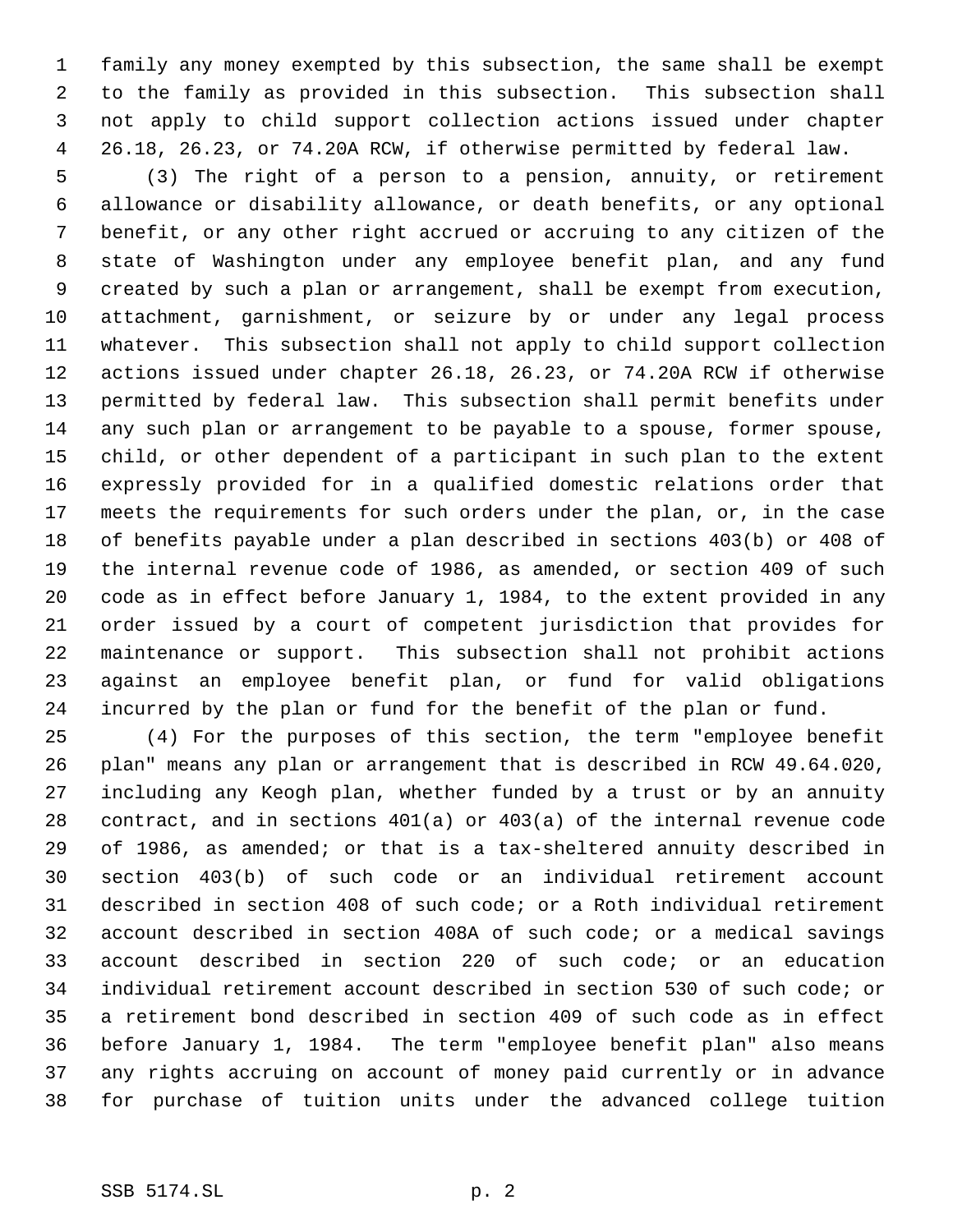payment program in chapter 28B.95 RCW. The term "employee benefit plan" shall not include any employee benefit plan that is established or maintained for its employees by the government of the United States, by the state of Washington under chapter 2.10, 2.12, 41.26, 41.32, 5 41.34, 41.35,  $41.37$ , 41.40, or 43.43 RCW or RCW 41.50.770, or by any agency or instrumentality of the government of the United States.

 (5) An employee benefit plan shall be deemed to be a spendthrift trust, regardless of the source of funds, the relationship between the trustee or custodian of the plan and the beneficiary, or the ability of the debtor to withdraw or borrow or otherwise become entitled to benefits from the plan before retirement. This subsection shall not apply to child support collection actions issued under chapter 26.18, 26.23, or 74.20A RCW, if otherwise permitted by federal law. This subsection shall permit benefits under any such plan or arrangement to be payable to a spouse, former spouse, child, or other dependent of a participant in such plan to the extent expressly provided for in a qualified domestic relations order that meets the requirements for such orders under the plan, or, in the case of benefits payable under a plan described in sections 403(b) or 408 of the internal revenue code of 1986, as amended, or section 409 of such code as in effect before January 1, 1984, to the extent provided in any order issued by a court of competent jurisdiction that provides for maintenance or support.

 (6) Unless contrary to applicable federal law, nothing contained in subsection (3), (4), or (5) of this section shall be construed as a termination or limitation of a spouse's community property interest in an individual retirement account held in the name of or on account of the other spouse, the account holder spouse. At the death of the nonaccount holder spouse, the nonaccount holder spouse may transfer or distribute the community property interest of the nonaccount holder spouse in the account holder spouse's individual retirement account to the nonaccount holder spouse's estate, testamentary trust, inter vivos trust, or other successor or successors pursuant to the last will of the nonaccount holder spouse or the law of intestate succession, and that distributee may, but shall not be required to, obtain an order of a court of competent jurisdiction, including a nonjudicial dispute resolution agreement ((entered into pursuant to RCW 11.96.170)) or other order entered under chapter 11.96A RCW, to confirm the distribution. For purposes of subsection (3) of this section, the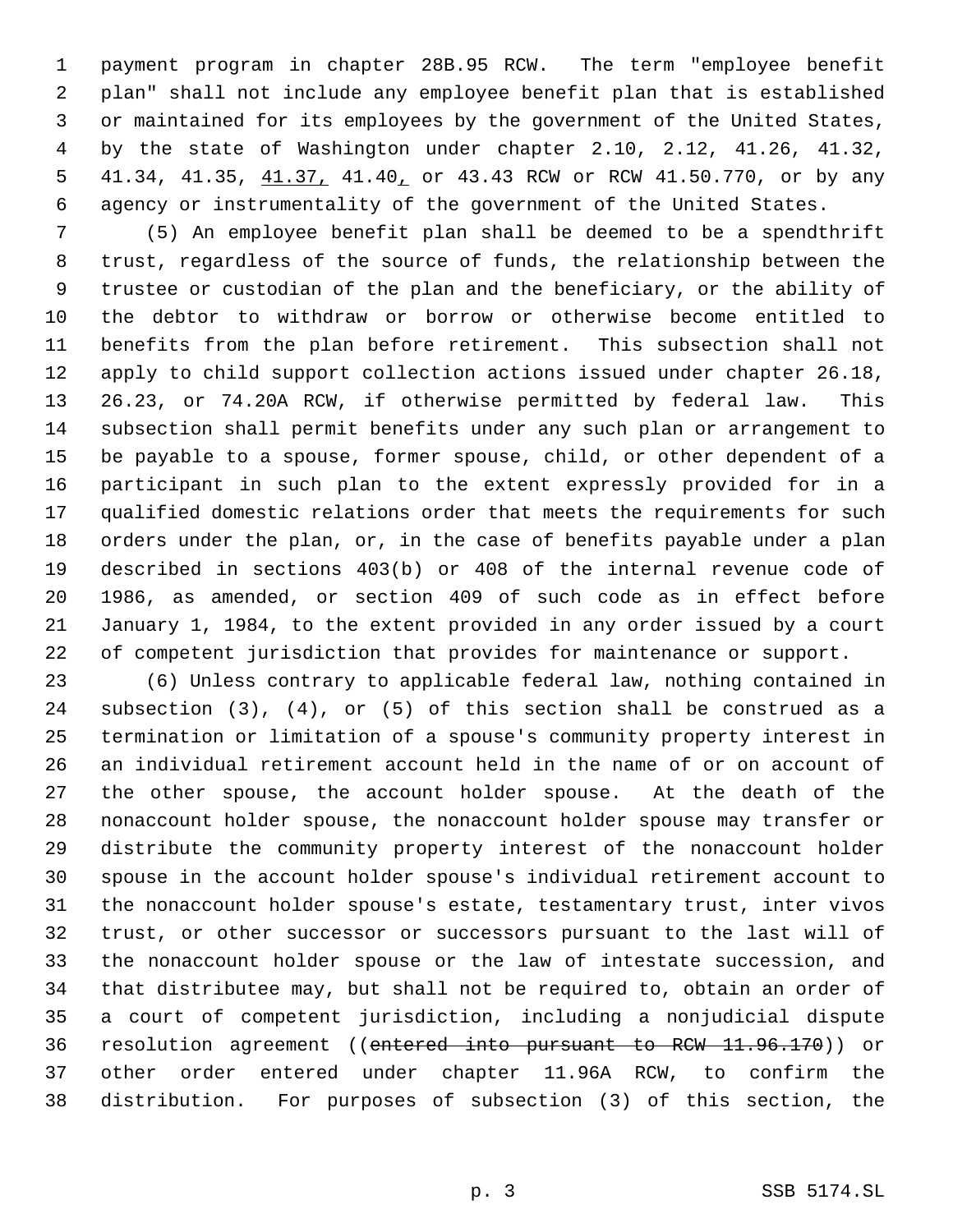distributee of the nonaccount holder spouse's community property interest in an individual retirement account shall be considered a person entitled to the full protection of subsection (3) of this section. The nonaccount holder spouse's consent to a beneficiary designation by the account holder spouse with respect to an individual retirement account shall not, absent clear and convincing evidence to the contrary, be deemed a release, gift, relinquishment, termination, limitation, or transfer of the nonaccount holder spouse's community property interest in an individual retirement account. For purposes of this subsection, the term "nonaccount holder spouse" means the spouse of the person in whose name the individual retirement account is maintained. The term "individual retirement account" includes an individual retirement account and an individual retirement annuity both as described in section 408 of the internal revenue code of 1986, as amended, a Roth individual retirement account as described in section 408A of the internal revenue code of 1986, as amended, and an individual retirement bond as described in section 409 of the internal revenue code as in effect before January 1, 1984. As used in this subsection, an order of a court of competent jurisdiction includes an agreement, as that term is used under RCW 11.96A.220.

 **Sec. 2.** RCW 41.04.410 and 1984 c 184 s 24 are each amended to read as follows:

 If a consolidated employer is a participating member in the public employees' retirement system under chapter 41.40 RCW prior to the 25 consolidation or in the public safety employees' retirement system under chapter 41.37 RCW prior to the consolidation:

 (1) All existing employees of the consolidated employer who are active members of the public employees' or public safety employees' retirement system immediately prior to the consolidation shall continue to be members of that retirement system while employed by the consolidated employer.

 (2) All existing employees of the consolidated employer who are active members of a first class city retirement system under chapter 41.28 RCW immediately prior to the consolidation shall cease to be members of that system at the time of the consolidation and, if 36 eligible, shall immediately become members of the public employees' or public safety employees' retirement system. However, any such active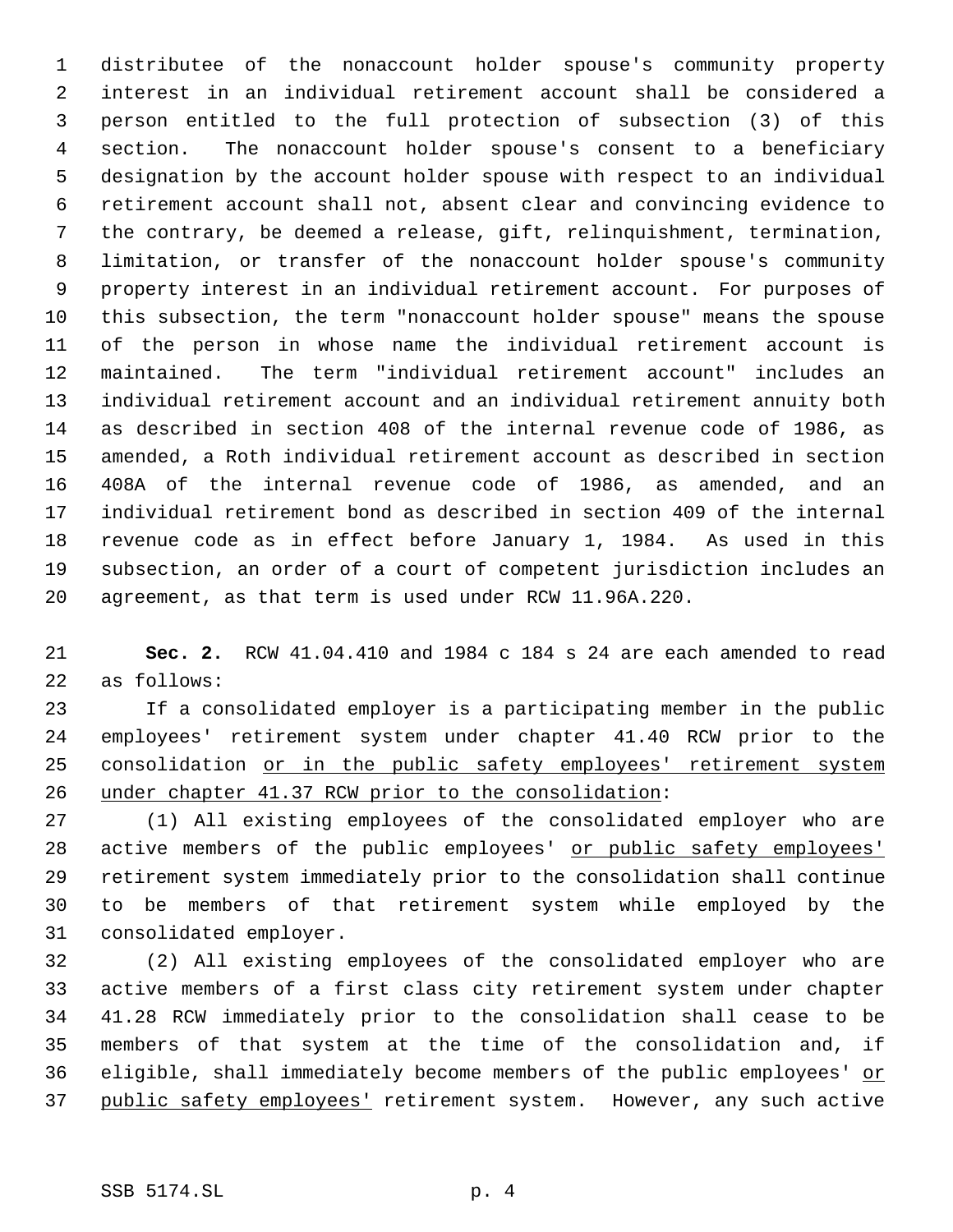member may, by a writing filed with the consolidated employer within thirty days after the consolidation or within thirty days after March 15, 1984, whichever is later, irrevocably elect instead to continue to be a member of the first class city retirement system, thereby forever 5 waiving any rights under the public employees' or public safety employees' retirement system based upon employment with the consolidated employer.

 (3) Only prospective periods of qualifying service under the public employees' or public safety employees' retirement system may be established under this section.

# **Sec. 3.** RCW 41.04.440 and 2000 c 247 s 1101 are each amended to read as follows:

 (1) The sole purpose of RCW 41.04.445 and 41.04.450 is to allow the members of the retirement systems created in chapters 2.10, 2.12, 41.26, 41.32, 41.35, 41.37, 41.40, 41.34, and 43.43 RCW to enjoy the tax deferral benefits allowed under 26 U.S.C. 414(h). Chapter 227, Laws of 1984 does not alter in any manner the provisions of RCW 41.45.060, 41.45.061, and 41.45.067 which require that the member contribution rates shall be set so as to provide fifty percent of the cost of the respective retirement plans.

 (2) Should the legislature revoke any benefit allowed under 26 U.S.C. 414(h), no affected employee shall be entitled thereafter to receive such benefit as a matter of contractual right.

 **Sec. 4.** RCW 41.04.445 and 2000 c 247 s 1102 are each amended to read as follows:

(1) This section applies to all members who are:

 (a) Judges under the retirement system established under chapter 2.10, 2.12, or 2.14 RCW;

 (b) Employees of the state under the retirement system established by chapter 41.32, 41.37, 41.40, or 43.43 RCW;

 (c) Employees of school districts under the retirement system established by chapter 41.32 or 41.40 RCW, except for substitute teachers as defined by RCW 41.32.010;

 (d) Employees of educational service districts under the retirement system established by chapter 41.32 or 41.40 RCW; or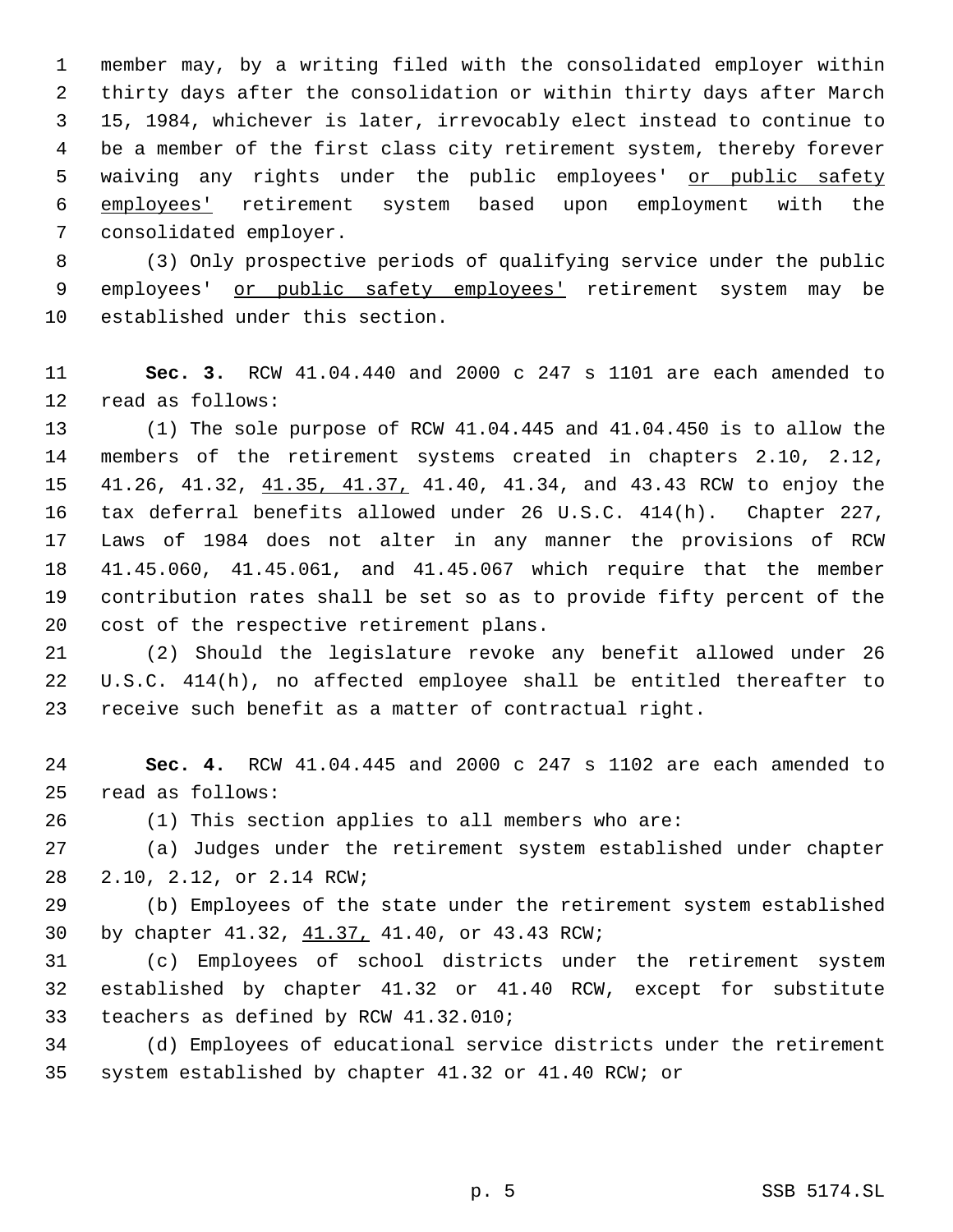(e) Employees of community college districts under the retirement system established by chapter 41.32 or 41.40 RCW.

 (2) Only for compensation earned after the effective date of the implementation of this section and as provided by section 414(h) of the federal internal revenue code, the employer of all the members specified in subsection (1) of this section shall pick up only those member contributions as required under:

- (a) RCW 2.10.090(1);
- (b) RCW 2.12.060;
- (c) RCW 2.14.090;
- (d) RCW 41.32.263;
- (e) RCW 41.32.350;
- (f) RCW 41.40.330 (1) and (3);

(g) RCW 41.45.061 and 41.45.067;

- (h) RCW 41.34.070;
- (i) RCW 43.43.300; and
- (j) RCW 41.34.040.

 (3) Only for the purposes of federal income taxation, the gross income of the member shall be reduced by the amount of the contribution to the respective retirement system picked up by the employer.

- (4) All member contributions to the respective retirement system picked up by the employer as provided by this section, plus the accrued interest earned thereon, shall be paid to the member upon the withdrawal of funds or lump-sum payment of accumulated contributions as provided under the provisions of the retirement systems.
- (5) At least forty-five days prior to implementing this section, the employer shall provide:

 (a) A complete explanation of the effects of this section to all members; and

 (b) Notification of such implementation to the director of the department of retirement systems.

 **Sec. 5.** RCW 41.04.450 and 2003 c 294 s 1 are each amended to read as follows:

 (1) Employers of those members under chapters 41.26, 41.34, 41.35, 41.37, and 41.40 RCW who are not specified in RCW 41.04.445 may choose to implement the employer pick up of all member contributions without exception under RCW 41.26.080(1)(a), 41.26.450, 41.40.330(1),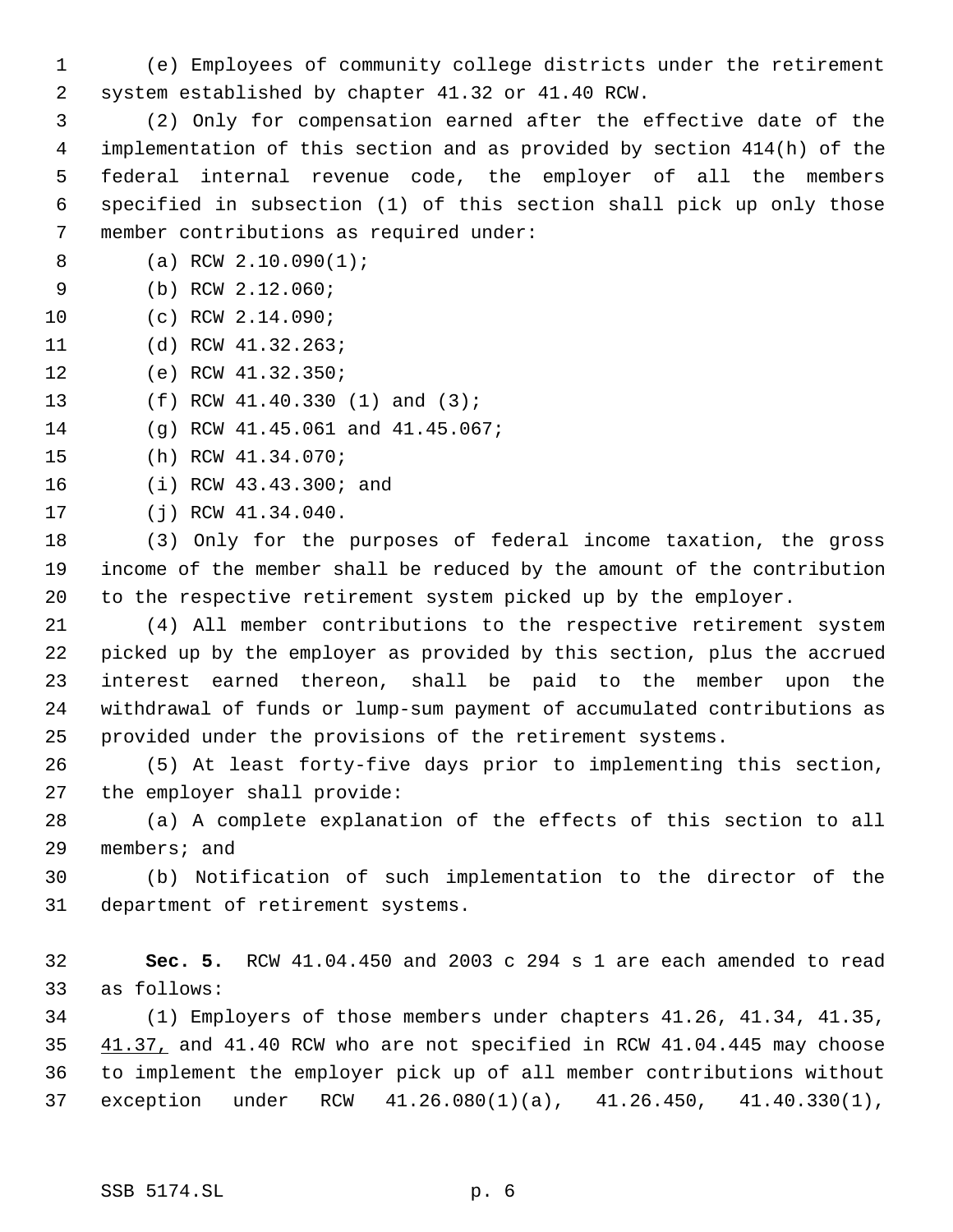41.45.060, 41.45.061, and 41.45.067 and chapter 41.34 RCW. If the employer does so choose, the employer and members shall be subject to the conditions and limitations of RCW 41.04.445 (3), (4), and (5) and RCW 41.04.455.

 (2) An employer exercising the option under this section may later choose to withdraw from and/or reestablish the employer pick up of member contributions only once in a calendar year following forty-five days prior notice to the director of the department of retirement systems.

 **Sec. 6.** RCW 41.05.320 and 1995 1st sp.s. c 6 s 13 are each amended to read as follows:

 (1) Elected officials and all permanent employees of the state are eligible to participate in the benefits contribution plan and contribute amount(s) by agreement with the authority. The authority may adopt rules to permit participation in the plan by temporary employees of the state.

 (2) Persons eligible under subsection (1) of this section may enter into benefits contribution agreements with the state.

 (3)(a) In the initial year of the medical flexible spending arrangement or cafeteria plan, if authorized, an eligible person may become a participant after the adoption of the plan and before its effective date by agreeing to have a portion of his or her gross salary contributed and deposited into a health care and other benefits account to be used for reimbursement of expenses covered by the plan.

 (b) After the initial year of the medical flexible spending arrangement or cafeteria plan, if authorized, an eligible person may become a participant for a full plan year, with annual benefit selection for each new plan year made before the beginning of the plan year, as determined by the authority, or upon becoming eligible.

 (c) Once an eligible person elects to participate and the amount of gross salary that he or she shall contribute and the benefit for which the funds are to be used during the plan year is determined, the agreement shall be irrevocable and may not be amended during the plan year except as provided in (d) of this subsection. Prior to making an 35 election to participate in the ((benefit[s])) benefits contribution plan, the eligible person shall be informed in writing of all the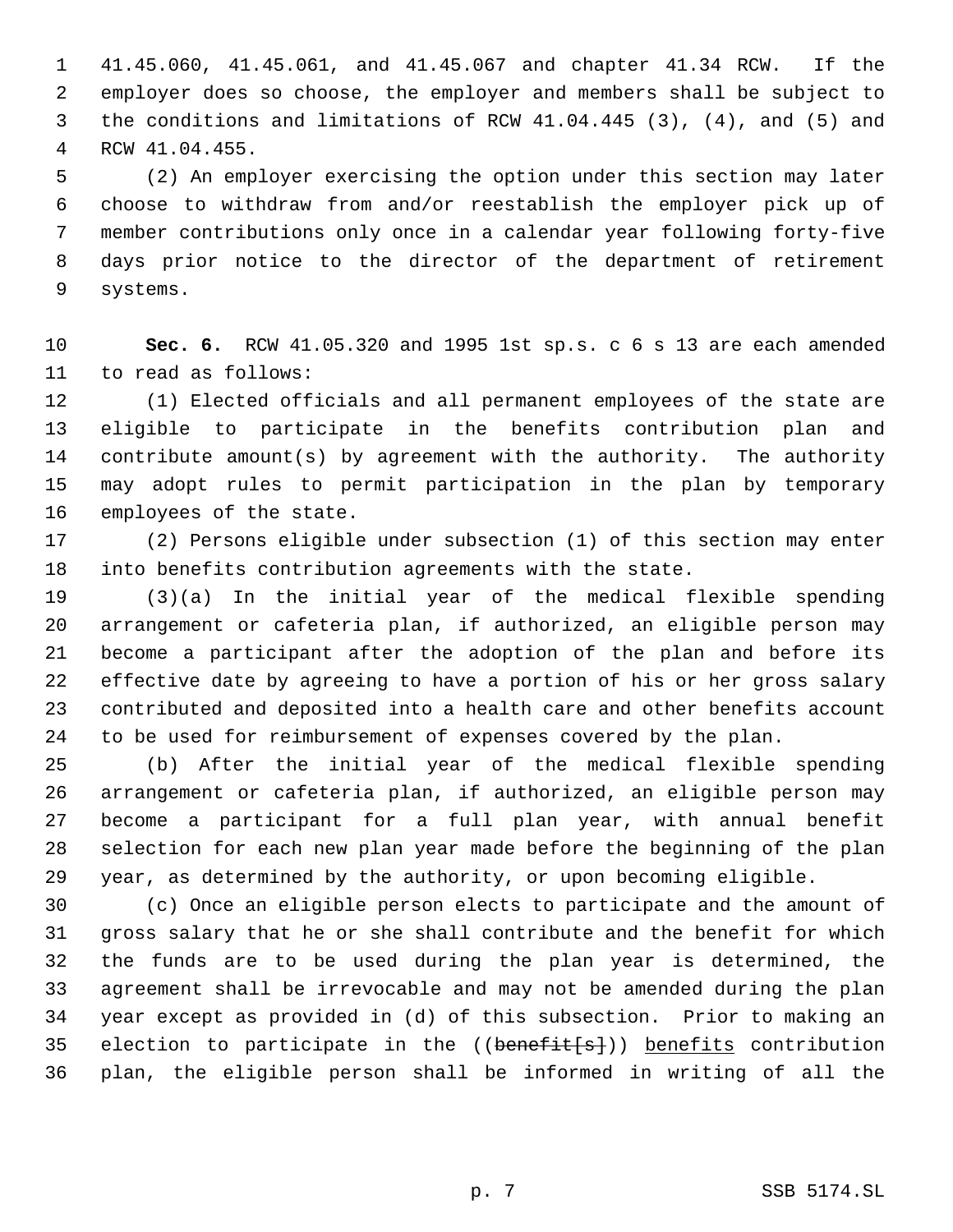benefits and contributions that will occur as a result of such election.

 (d) The authority shall provide in the benefits contribution plan that a participant may enroll, terminate, or change his or her election after the plan year has begun if there is a significant change in a participant's status, as provided by 26 U.S.C. Sec. 125 and the regulations adopted under that section and defined by the authority.

 (4) The authority shall establish as part of the benefits contribution plan the procedures for and effect of withdrawal from the plan by reason of retirement, death, leave of absence, or termination of employment. To the extent possible under federal law, the authority shall protect participants from forfeiture of rights under the plan.

 (5) Any contribution under the benefits contribution plan shall continue to be included as reportable compensation for the purpose of computing the state retirement and pension benefits earned by the 16 employee pursuant to chapters 41.26, 41.32, 41.35, 41.37, 41.40, and 43.43 RCW.

 **Sec. 7.** RCW 41.24.400 and 1999 c 148 s 31 are each amended to read as follows:

 (1) Except as provided in subsection (2) of this section, any municipality may make provision by appropriate legislation and payment of fees required by RCW 41.24.030(1) solely for the purpose of enabling any reserve officer to enroll under the retirement pension provisions of this chapter or fees required under RCW 41.24.030(1) to pay for the costs of extending the relief provisions of this chapter to its reserve officers.

 (2) A reserve officer is not eligible to receive a benefit under the retirement provisions of this chapter for service under chapter 29 41.26, 41.32, 41.35, 41.37, or 41.40 RCW.

 (3) Every municipality shall make provisions for the collection and payment of the fees required under this chapter, and shall continue to make provisions for all reserve officers who come under this chapter as long as they continue to be employed as reserve officers.

 (4) Except as provided under RCW 41.24.450, a reserve officer is not eligible to receive a benefit under the relief provisions of this chapter.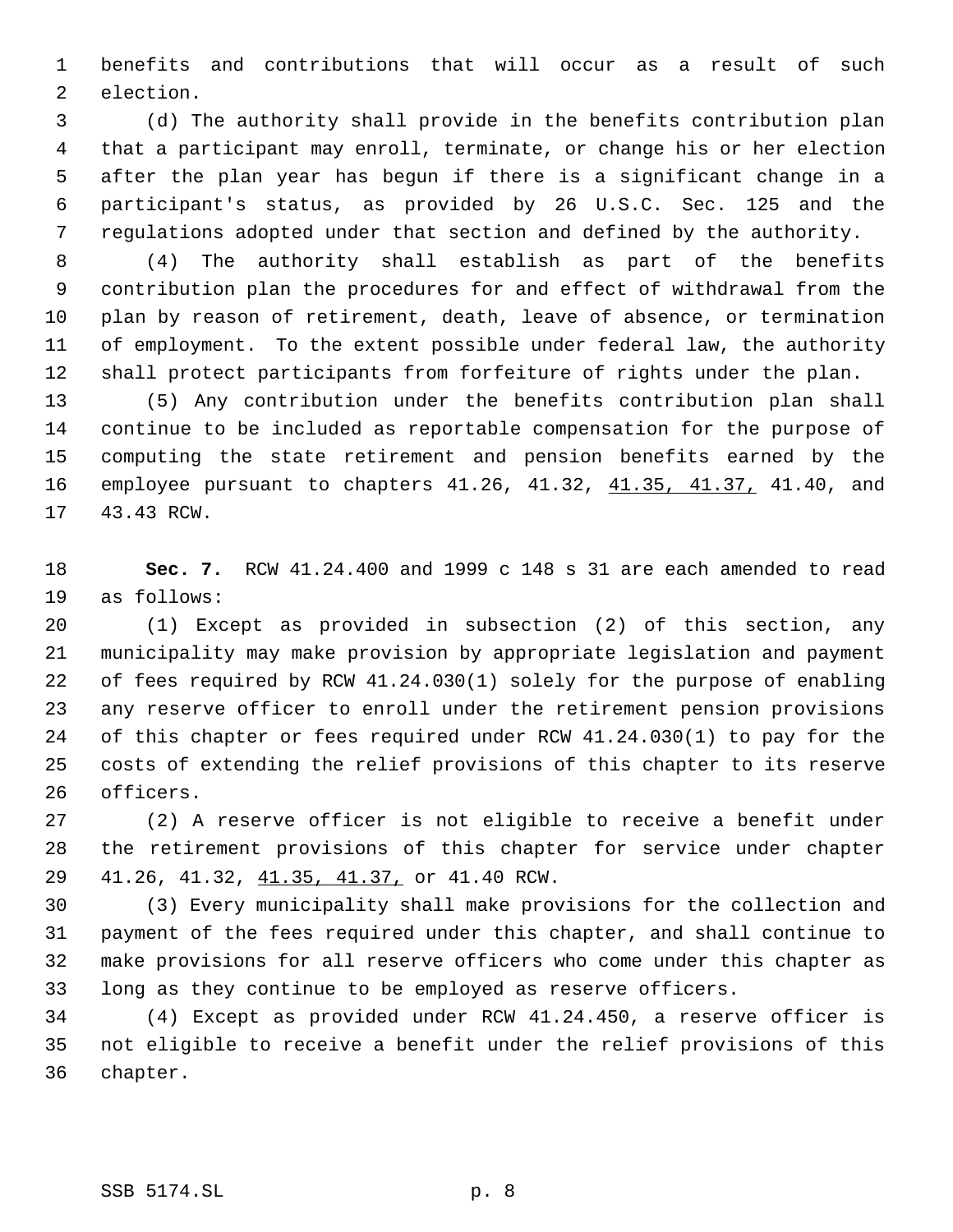**Sec. 8.** RCW 41.26.080 and 2000 2nd sp.s. c 1 s 907 are each amended to read as follows:

 (1) Except as set forth under subsection (2) of this section, the total liability of the plan 1 system shall be funded as follows:

 (a) Every plan 1 member shall have deducted from each payroll a sum equal to six percent of his or her basic salary for each pay period.

 (b) Every employer shall contribute monthly a sum equal to six percent of the basic salary of each plan 1 employee who is a member of this retirement system. The employer shall transmit the employee and employer contributions with a copy of the payroll to the retirement system monthly.

 (c) The remaining liabilities of the plan 1 system shall be funded as provided in chapter 41.45 RCW.

 (d) Every member shall be deemed to consent and agree to the contribution made and provided for herein, and shall receipt in full for his or her salary or compensation. Payment less said contributions shall be a complete discharge of all claims and demands whatsoever for the services rendered by such person during the period covered by such payments, except his or her claim to the benefits to which he or she may be entitled under the provisions of this chapter.

 (2) No employer or member contribution is required after June 30, 2000, unless the most recent valuation study for law enforcement officers' and fire fighters' retirement system plan 1 indicates the 24 plan has unfunded liabilities. The legislature clarifies the enactment of section 907, chapter 1, Laws of 2000 2nd sp. sess. and affirms the suspension of employer and member contributions to plan 1 of the law enforcement officers' and fire fighters' retirement system, effective 28 June 30, 2000, as provided in this subsection. The legislature intends this 2007 amendment of this subsection to be curative, remedial, and 30 retrospectively applicable to June 30, 2000.

 **Sec. 9.** RCW 41.26.195 and 2003 c 294 s 2 are each amended to read as follows:

 Any member of the teachers' retirement system plans 1, 2, or 3, the 34 public employees' retirement system plans 1, 2, or 3, the public safety employees' retirement system plan 2, the school employees' retirement system plans 2 or 3, or the Washington state patrol retirement system plans 1 or 2 who has previously established service credit in the law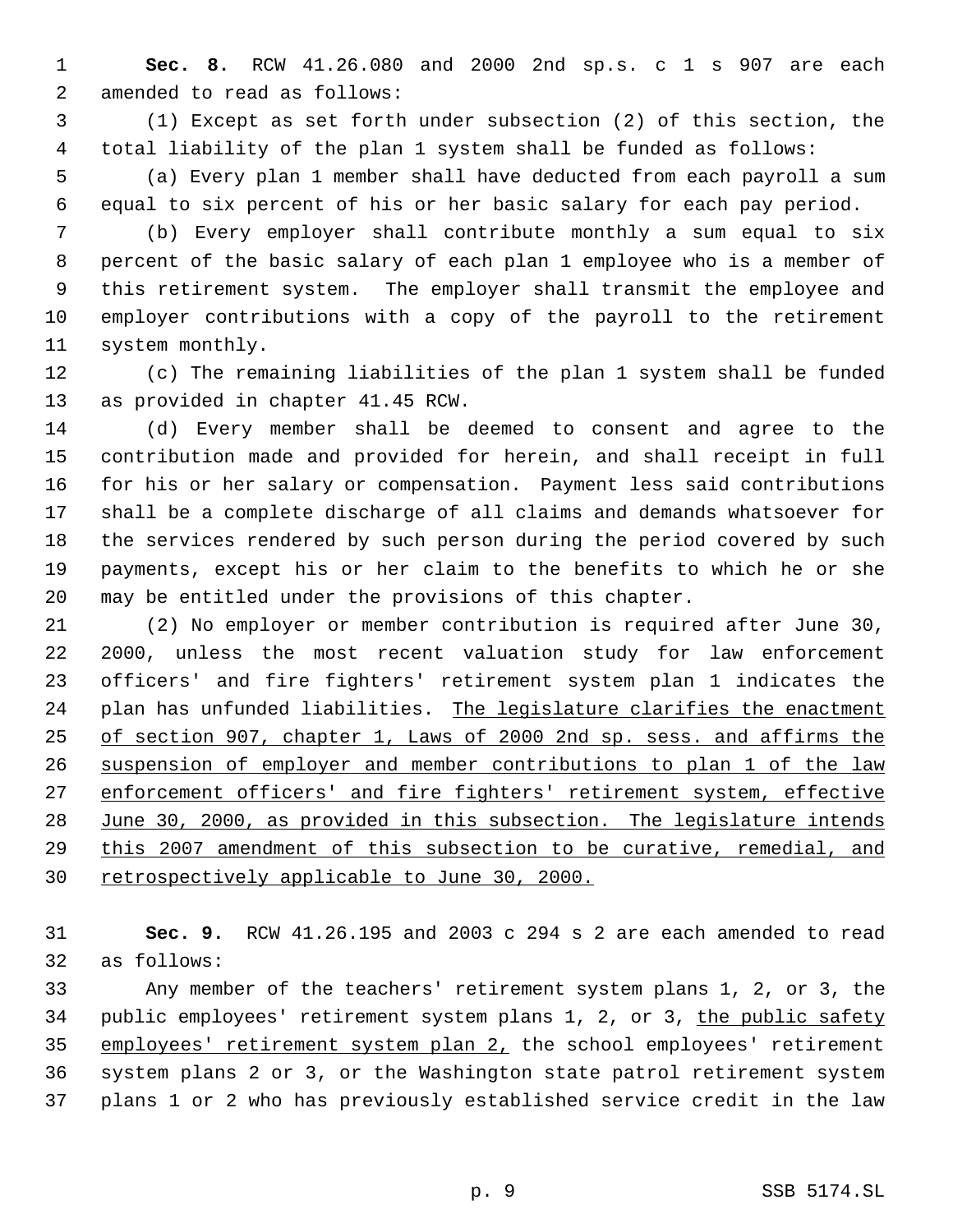enforcement officers' and fire fighters' retirement system plan 1 may make an irrevocable election to have such service transferred to their current retirement system and plan subject to the following conditions:

 (1) If the individual is employed by an employer in an eligible position, as of July 1, 1997, the election to transfer service must be filed in writing with the department no later than July 1, 1998. If the individual is not employed by an employer in an eligible position, as of July 1, 1997, the election to transfer service must be filed in writing with the department no later than one year from the date they are employed by an employer in an eligible position.

 (2) An individual transferring service under this section forfeits the rights to all benefits as a member of the law enforcement officers' and fire fighters' retirement system plan 1 and will be permanently excluded from membership.

 (3) Any individual choosing to transfer service under this section will have transferred to their current retirement system and plan: (a) All the individual's accumulated contributions; (b) an amount sufficient to ensure that the employer contribution rate in the individual's current system and plan will not increase due to the transfer; and (c) all applicable months of service, as defined in RCW 41.26.030(14)(a).

 (4) If an individual has withdrawn contributions from the law enforcement officers' and fire fighters' retirement system plan 1, the individual may restore the contributions, together with interest as determined by the director, and recover the service represented by the contributions for the sole purpose of transferring service under this section. The contributions must be restored before the transfer can occur and the restoration must be completed within the time limitations specified in subsection (1) of this section.

 (5) Any service transferred under this section does not apply to the eligibility requirements for military service credit as defined in RCW 41.40.170(3) or 43.43.260(3).

 (6) If an individual does not meet the time limitations of subsection (1) of this section, the individual may elect to restore any withdrawn contributions and transfer service under this section by paying the amount required under subsection (3)(b) of this section less any employee contributions transferred.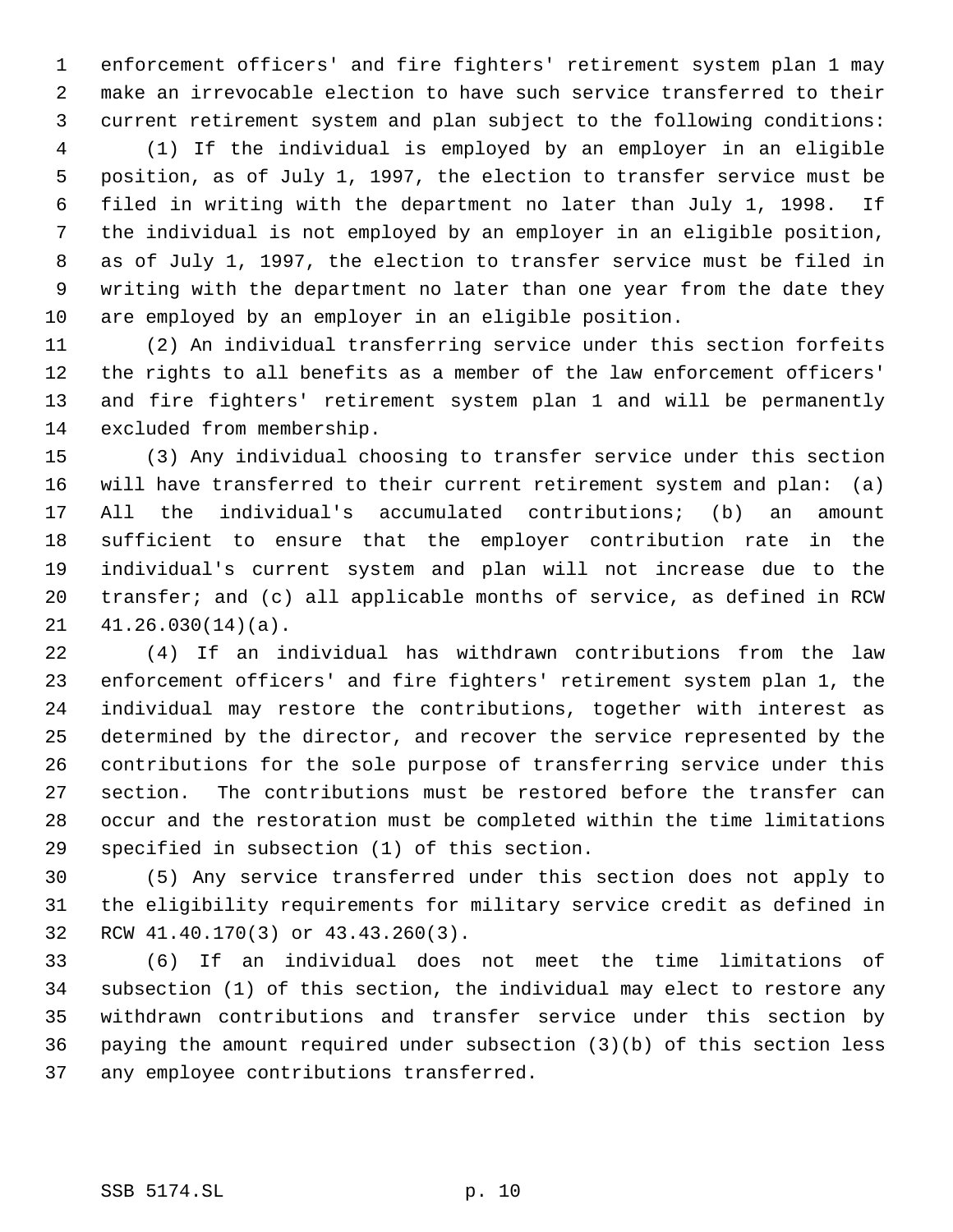**Sec. 10.** RCW 41.31A.020 and 2003 c 294 s 4 are each amended to read as follows:

 (1) On January 1, 2004, and on January 1st of even-numbered years thereafter, the member account of a person meeting the requirements of this section shall be credited by the extraordinary investment gain amount.

 (2) The following persons shall be eligible for the benefit provided in subsection (1) of this section:

 (a) Any member of the teachers' retirement system plan 3, the Washington school employees' retirement system plan 3, or the public employees' retirement system plan 3 who earned service credit during the twelve-month period from September 1st to August 31st immediately preceding the distribution and had a balance of at least one thousand dollars in their member account on August 31st of the year immediately preceding the distribution; or

 (b) Any person in receipt of a benefit pursuant to RCW 41.32.875, 41.35.680, or 41.40.820; or

 (c) Any person who is a retiree pursuant to RCW 41.34.020(8) and who:

(i) Completed ten service credit years; or

 (ii) Completed five service credit years, including twelve service 22 months after attaining age ((fifty-four)) forty-four; or

 (d) Any teacher who is a retiree pursuant to RCW 41.34.020(8) and who has completed five service credit years by July 1, 1996, under plan 2 and who transferred to plan 3 under RCW 41.32.817; or

 (e) Any classified employee who is a retiree pursuant to RCW 41.34.020(8) and who has completed five service credit years by September 1, 2000, and who transferred to plan 3 under RCW 41.35.510; or

 (f) Any public employee who is a retiree pursuant to RCW 41.34.020(8) and who has completed five service credit years by March 1, 2002, and who transferred to plan 3 under RCW 41.40.795; or

 (g) Any person who had a balance of at least one thousand dollars in their member account on August 31st of the year immediately preceding the distribution and who:

(i) Completed ten service credit years; or

 (ii) Completed five service credit years, including twelve service 38 months after attaining age ((fifty-four)) forty-four; or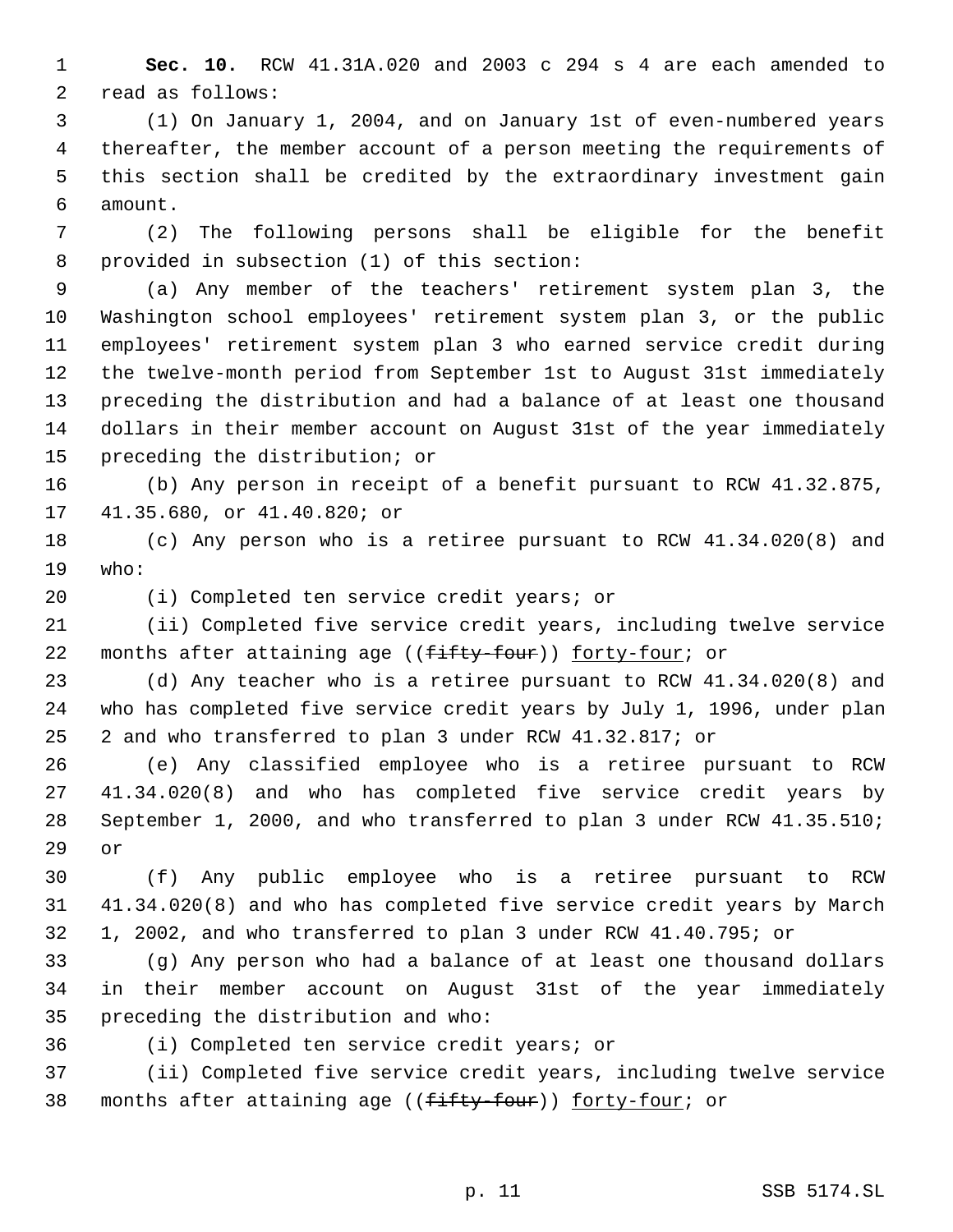(h) Any teacher who had a balance of at least one thousand dollars in their member account on August 31st of the year immediately preceding the distribution and who has completed five service credit years by July 1, 1996, under plan 2 and who transferred to plan 3 under RCW 41.32.817; or

 (i) Any classified employee who had a balance of at least one thousand dollars in their member account on August 31st of the year immediately preceding the distribution and who has completed five service credit years by September 1, 2000, and who transferred to plan 3 under RCW 41.35.510; or

 (j) Any public employee who had a balance of at least one thousand dollars in their member account on August 31st of the year immediately preceding the distribution and who has completed five service credit years by March 1, 2002, and who transferred to plan 3 under RCW 41.40.795.

 (3) The extraordinary investment gain amount shall be calculated as follows:

 (a) One-half of the sum of the value of the net assets held in trust for pension benefits in the teachers' retirement system combined plan 2 and 3 fund, the Washington school employees' retirement system combined plan 2 and 3 fund, and the public employees' retirement system combined plan 2 and 3 fund at the close of the previous state fiscal year not including the amount attributable to member accounts;

 (b) Multiplied by the amount which the compound average of investment returns on those assets over the previous four state fiscal years exceeds ten percent;

(c) Multiplied by the proportion of:

 (i) The sum of the service credit on August 31st of the previous year of all persons eligible for the benefit provided in subsection (1) of this section; to

 (ii) The sum of the service credit on August 31st of the previous year of:

 (A) All persons eligible for the benefit provided in subsection (1) of this section;

 (B) Any person who earned service credit in the teachers' retirement system plan 2, the Washington school employees' retirement system plan 2, or the public employees' retirement system plan 2 during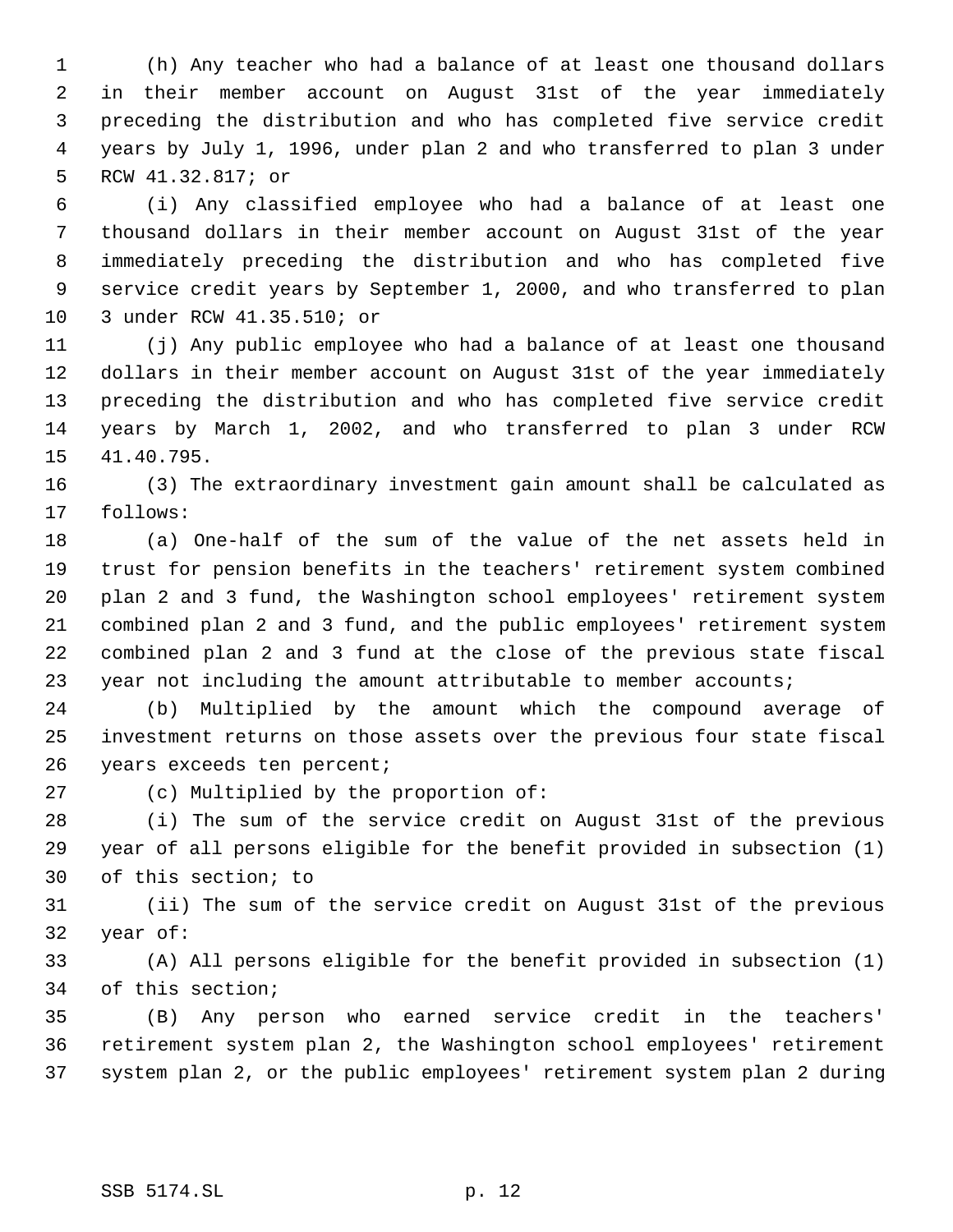the twelve-month period from September 1st to August 31st immediately preceding the distribution;

 (C) Any person in receipt of a benefit pursuant to RCW 41.32.765, 41.35.420, or 41.40.630; and

 (D) Any person with five or more years of service in the teachers' retirement system plan 2, the Washington school employees' retirement 7 system plan 2, or the public employees' retirement system plan 2;

 (d) Divided proportionally among persons eligible for the benefit provided in subsection (1) of this section on the basis of their service credit total on August 31st of the previous year.

 (4) The legislature reserves the right to amend or repeal this section in the future and no member or beneficiary has a contractual right to receive this distribution not granted prior to that time.

 **Sec. 11.** RCW 41.37.010 and 2006 c 309 s 2 are each amended to read as follows:

 The definitions in this section apply throughout this chapter, unless the context clearly requires otherwise.

 (1) "Retirement system" means the Washington public safety employees' retirement system provided for in this chapter.

 (2) "Department" means the department of retirement systems created in chapter 41.50 RCW.

 (3) "State treasurer" means the treasurer of the state of Washington.

 (4) "Employer" means the Washington state department of corrections, the Washington state parks and recreation commission, the Washington state gambling commission, the Washington state patrol, and the Washington state liquor control board; any county corrections department; any city corrections department not covered under chapter 41.28 RCW; or other employers employing statewide elective officials.

 (5) "Member" means any employee employed by an employer on a full-time basis:

 (a) Who is in a position that requires completion of a certified criminal justice training course and is authorized by their employer to arrest, conduct criminal investigations, enforce the criminal laws of the state of Washington, and carry a firearm as part of the job;

(b) Whose primary responsibility is to ensure the custody and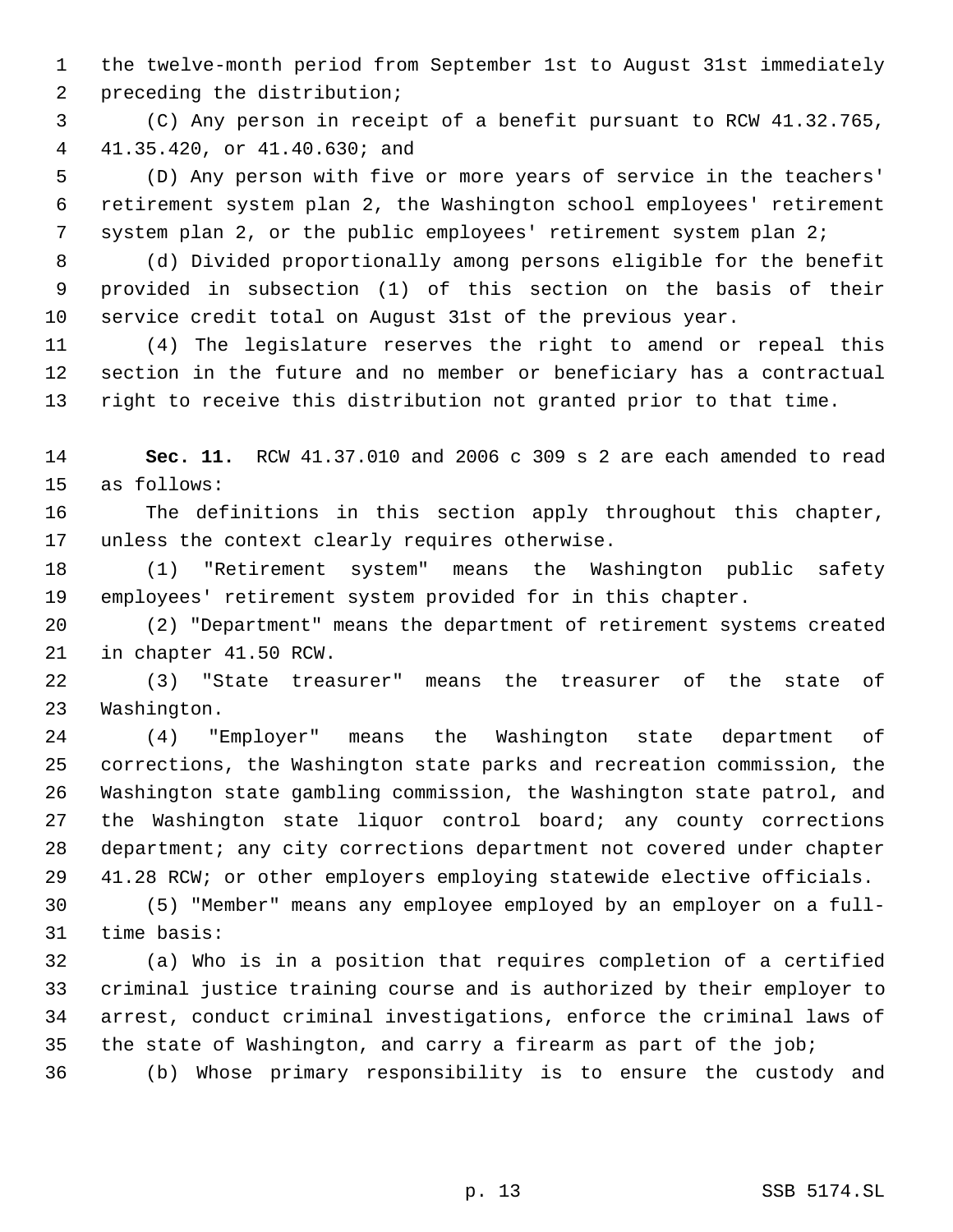security of incarcerated or probationary individuals as a corrections officer, probation officer, or jailer;

 (c) Who is a limited authority Washington peace officer, as defined in RCW 10.93.020, for an employer; or

 (d) Whose primary responsibility is to supervise members eligible under this subsection.

 (6)(a) "Compensation earnable" for members, means salaries or wages earned by a member during a payroll period for personal services, including overtime payments, and shall include wages and salaries deferred under provisions established pursuant to sections 403(b), 414(h), and 457 of the United States internal revenue code, but shall exclude nonmoney maintenance compensation and lump sum or other payments for deferred annual sick leave, unused accumulated vacation, unused accumulated annual leave, or any form of severance pay.

 (b) "Compensation earnable" for members also includes the following actual or imputed payments, which are not paid for personal services:

 (i) Retroactive payments to an individual by an employer on reinstatement of the employee in a position, or payments by an employer to an individual in lieu of reinstatement, which are awarded or granted as the equivalent of the salary or wage which the individual would have earned during a payroll period shall be considered compensation earnable to the extent provided in this subsection, and the individual shall receive the equivalent service credit;

 (ii) In any year in which a member serves in the legislature, the member shall have the option of having such member's compensation earnable be the greater of:

 (A) The compensation earnable the member would have received had such member not served in the legislature; or

 (B) Such member's actual compensation earnable received for nonlegislative public employment and legislative service combined. Any additional contributions to the retirement system required because compensation earnable under (b)(ii)(A) of this subsection is greater than compensation earnable under (b)(ii)(B) of this subsection shall be paid by the member for both member and employer contributions;

 (iii) Assault pay only as authorized by RCW 27.04.100, 72.01.045, and 72.09.240;

(iv) Compensation that a member would have received but for a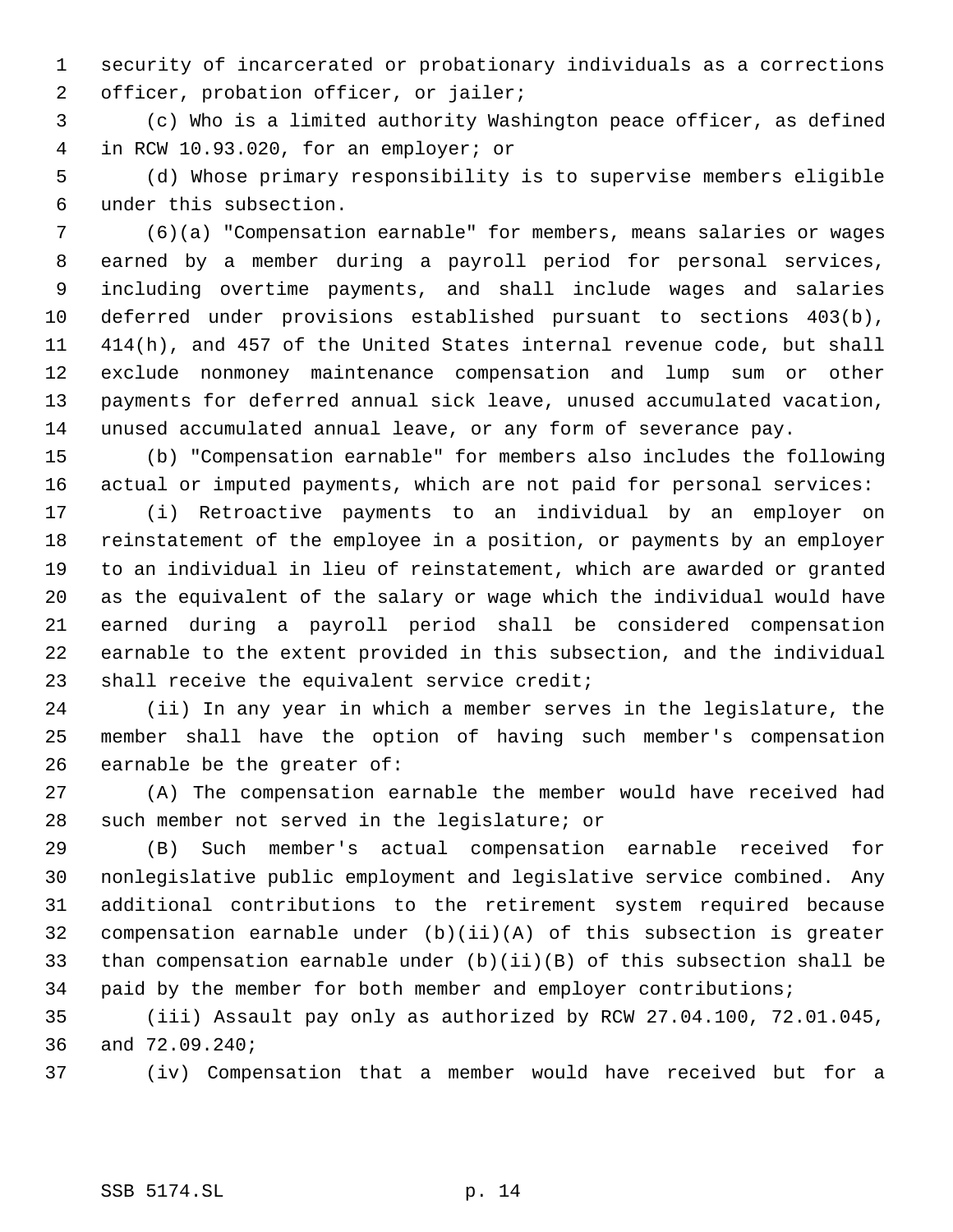disability occurring in the line of duty only as authorized by RCW ((41.37.070)) 41.37.060;

 (v) Compensation that a member receives due to participation in the leave sharing program only as authorized by RCW 41.04.650 through 41.04.670; and

 (vi) Compensation that a member receives for being in standby status. For the purposes of this section, a member is in standby status when not being paid for time actually worked and the employer requires the member to be prepared to report immediately for work, if the need arises, although the need may not arise.

 (7) "Service" means periods of employment by a member on or after July 1, 2006, for one or more employers for which compensation earnable is paid. Compensation earnable earned for ninety or more hours in any calendar month shall constitute one service credit month. Compensation earnable earned for at least seventy hours but less than ninety hours in any calendar month shall constitute one-half service credit month of service. Compensation earnable earned for less than seventy hours in any calendar month shall constitute one-quarter service credit month of service. Time spent in standby status, whether compensated or not, is not service.

 Any fraction of a year of service shall be taken into account in the computation of such retirement allowance or benefits.

 (a) Service in any state elective position shall be deemed to be full-time service.

 (b) A member shall receive a total of not more than twelve service credit months of service for such calendar year. If an individual is employed in an eligible position by one or more employers the individual shall receive no more than one service credit month during any calendar month in which multiple service for ninety or more hours is rendered.

 (8) "Service credit year" means an accumulation of months of service credit which is equal to one when divided by twelve.

 (9) "Service credit month" means a month or an accumulation of months of service credit which is equal to one.

(10) "Membership service" means all service rendered as a member.

 (11) "Beneficiary" means any person in receipt of a retirement allowance or other benefit provided by this chapter resulting from service rendered to an employer by another person.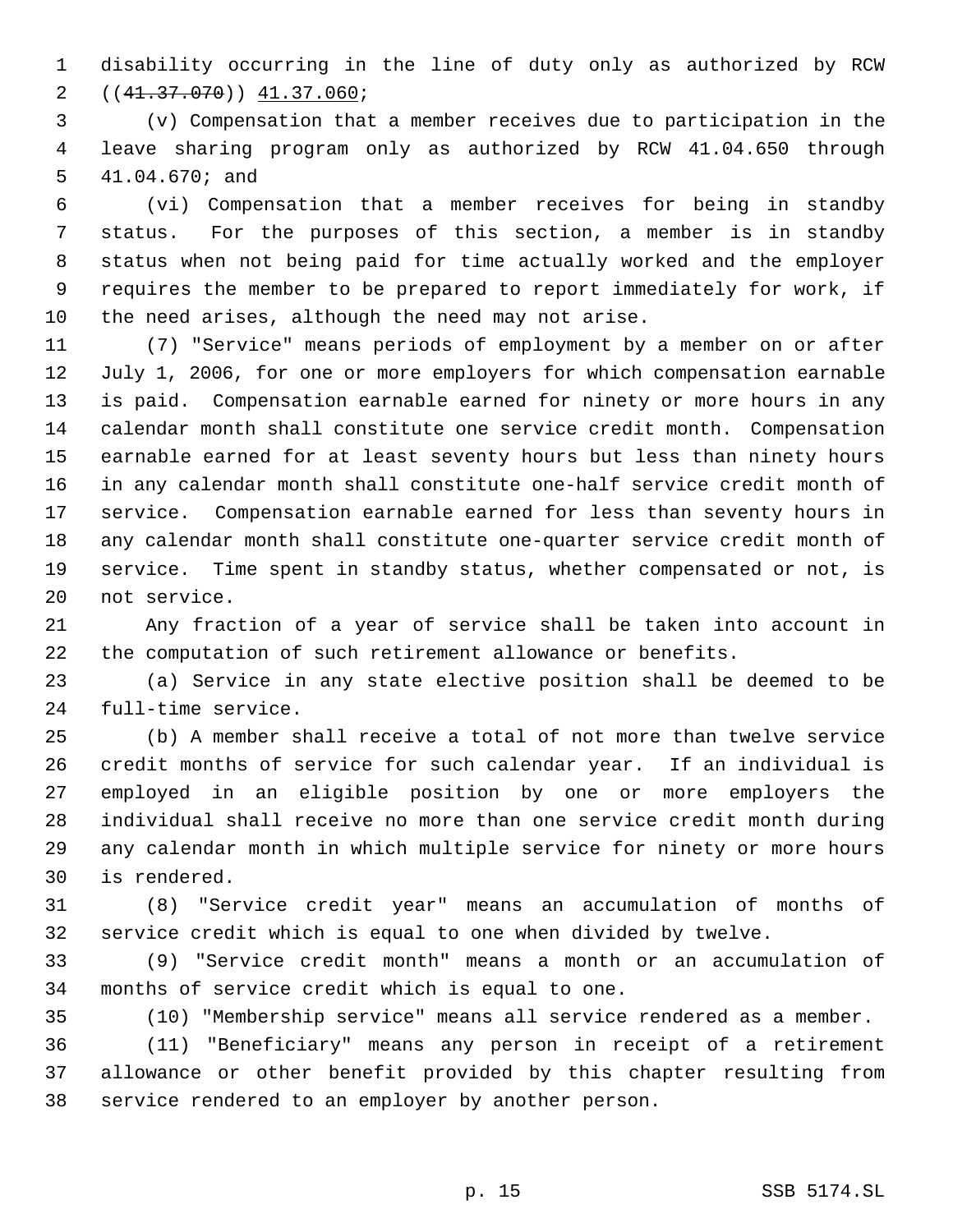(12) "Regular interest" means such rate as the director may determine.

 (13) "Accumulated contributions" means the sum of all contributions standing to the credit of a member in the member's individual account, including any amount paid under RCW 41.50.165(2), together with the regular interest thereon.

 (14) "Average final compensation" means the member's average compensation earnable of the highest consecutive sixty months of service credit months prior to such member's retirement, termination, or death. Periods constituting authorized leaves of absence may not be used in the calculation of average final compensation except under RCW 41.37.290.

 (15) "Final compensation" means the annual rate of compensation earnable by a member at the time of termination of employment.

 (16) "Annuity" means payments for life derived from accumulated contributions of a member. All annuities shall be paid in monthly installments.

 (17) "Pension" means payments for life derived from contributions made by the employer. All pensions shall be paid in monthly installments.

 (18) "Retirement allowance" means monthly payments to a retiree or beneficiary as provided in this chapter.

 (19) "Employee" or "employed" means a person who is providing services for compensation to an employer, unless the person is free from the employer's direction and control over the performance of work. The department shall adopt rules and interpret this subsection consistent with common law.

 (20) "Actuarial equivalent" means a benefit of equal value when computed upon the basis of such mortality and other tables as may be adopted by the director.

 (21) "Retirement" means withdrawal from active service with a retirement allowance as provided by this chapter.

33 (22) "Eligible position" means any permanent, full-time( $\frac{1}{t}$ tully compensated)) position included in subsection (5) of this section.

 (23) "Ineligible position" means any position which does not conform with the requirements set forth in subsection (22) of this section.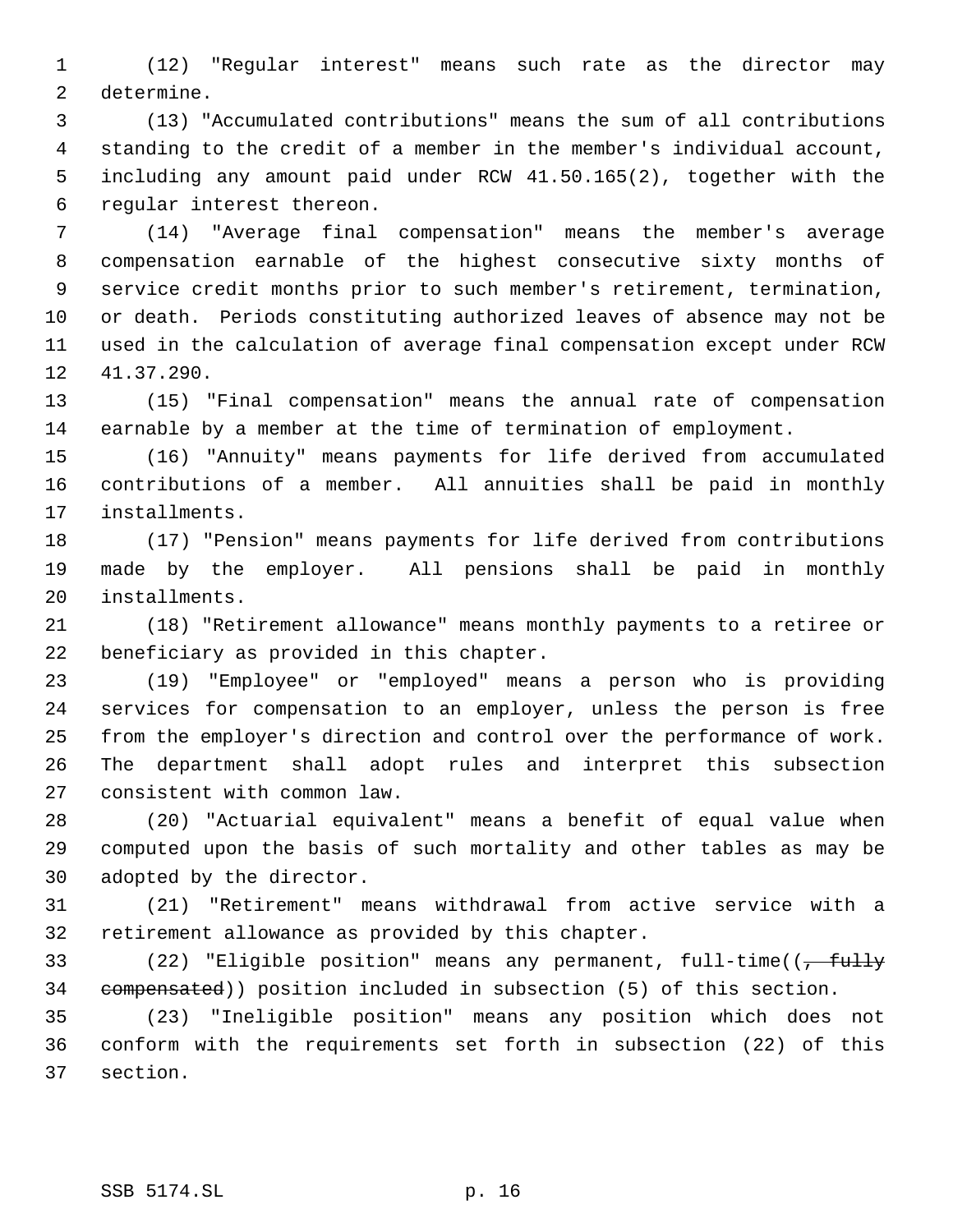(24) "Leave of absence" means the period of time a member is authorized by the employer to be absent from service without being separated from membership.

 (25) "Retiree" means any person who has begun accruing a retirement allowance or other benefit provided by this chapter resulting from service rendered to an employer while a member.

(26) "Director" means the director of the department.

 (27) "State elective position" means any position held by any person elected or appointed to statewide office or elected or appointed as a member of the legislature.

 (28) "State actuary" or "actuary" means the person appointed pursuant to RCW 44.44.010(2).

 (29) "Plan" means the Washington public safety employees' retirement system plan 2.

 (30) "Index" means, for any calendar year, that year's annual average consumer price index, Seattle, Washington area, for urban wage earners and clerical workers, all items, compiled by the bureau of labor statistics, United States department of labor.

 (31) "Index A" means the index for the year prior to the determination of a postretirement adjustment.

(32) "Index B" means the index for the year prior to index A.

 (33) "Adjustment ratio" means the value of index A divided by index B.

 (34) "Separation from service" occurs when a person has terminated all employment with an employer.

 **Sec. 12.** RCW 41.45.203 and 2006 c 189 s 18 are each amended to read as follows:

 (1) The required employer contribution rate in support of teachers' retirement system members employed as supreme court justices, court of appeals judges, and superior court judges who elect to participate under RCW 41.32.584(1), or who are newly elected or appointed after January 1, 2007, shall equal the teachers' retirement system employer contribution rate established under this chapter.

 (2) The required contribution rate for members of the teachers' retirement system plan 1 employed as supreme court justices, court of appeals judges, and superior court judges who elect to participate under RCW 41.32.584(1), or who are newly elected or appointed after